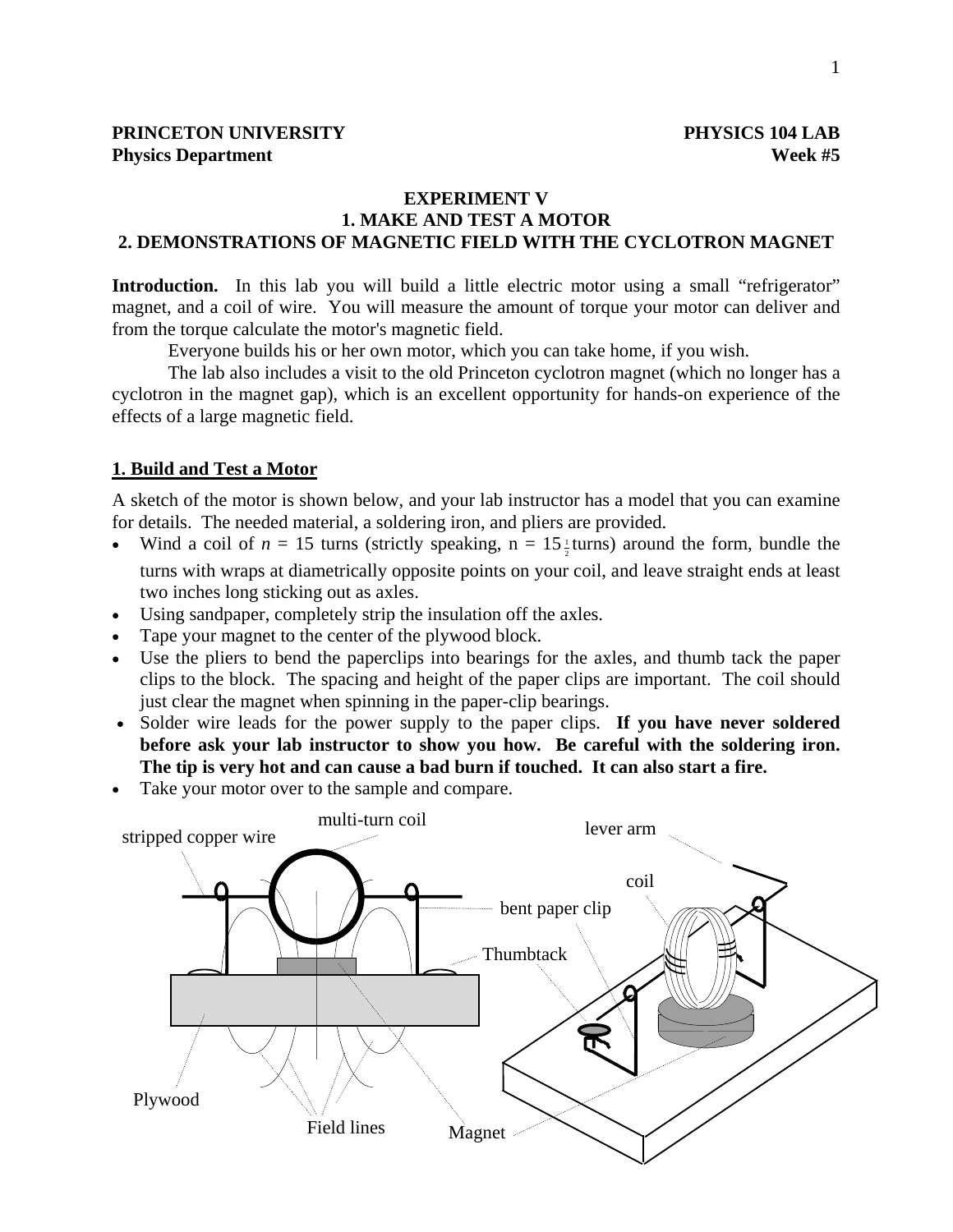Once the motor is assembled, power it by connecting its leads to a DC power supply of about 2 volts. Always keep the voltage low enough that the current is less than 5 amps. If the coil doesn't turn, give it a little twist to get it started. If it still doesn't turn, you need to make some adjustments. Carefully bend the axles until the coil is balanced**.** It should rotate without too much wobbling when spun with no current applied. Check that all insulation is cleaned off the axle wire.

This Lab is a bit subtle in that a well made motor of the present design would never work. Your motor will work only if it is constructed in a somewhat "sloppy" manner. Your coil (when powered) has a (vector) magnetic moment  $\mu$ , so that when it is placed in a (vector) magnetic field *B* it experiences a (vector) torque  $\tau = \mu \times B$ . When the coil makes a half rotation about the axle, the magnetic moment  $\mu$  reverses direction, and so the torque reverses direction also. This should, in principle, reverse the rotation of the coil, so that it would oscillate rather than spin about its axle.

For an electric motor to work, the current in the coil should reverse direction every half turn, which requires more sophisticated contacts between the axle and the support. Or, if the current were shut off every half turn of the coil, the motor could also work. This is what happens "accidentally" for working motors in this Lab. The relatively poor quality of the contact between somewhat bent axles and the paper clips may be such that the contact is "good" only for some angular positions of the coil, which provides intermittent power to your coil such that the magnetic torque is (almost) always in one direction, and the coil spins! If you look closely at the point of contact between the paper clips and the spinning axle, you can see a sequence of sparks corresponding to the desirable intermittent contact.

## **Measuring the Motor's Torque.**

Bend one axle of your coil by 90° to form a lever arm, as shown in the sketch below. This lever arm is to be held fixed by a rigid arm via a point of contact, *below the lever arm*, at distance *r* from the axle of the coil. To hold the (powered) coil from moving, the rigid arm must exert a force *F*, that will be perpendicular to the lever arm if the rigid arm points towards the axle of the coil. Then the magnitude of the torque exerted by the motor would be  $\tau = r F$ .

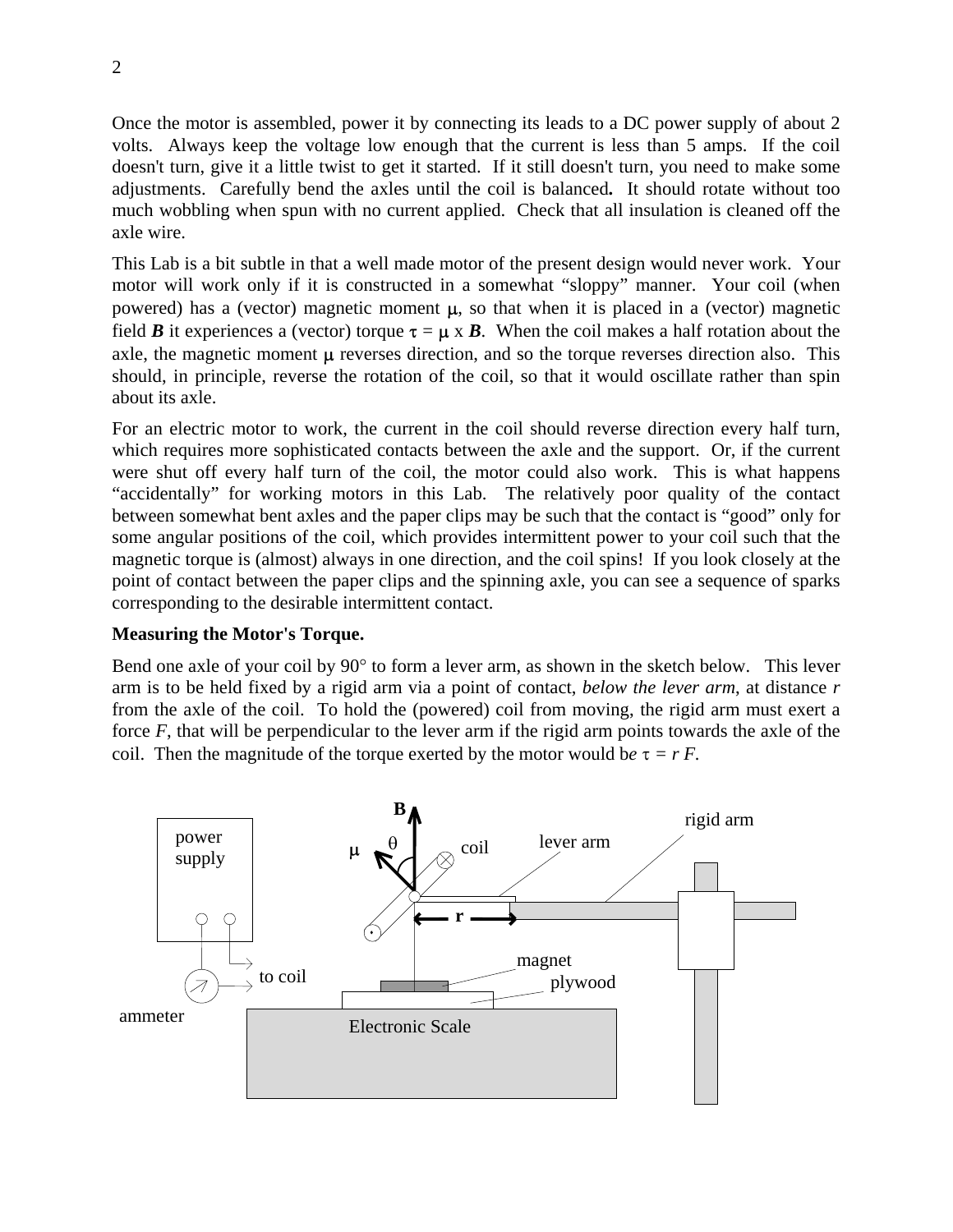If the coil rotates away from the rigid arm when powered, reverse the leads of the motor to the power supply.

Since the torque on the coil due to the magnet is  $\tau = \mu \times B$ , whose magnitude is  $\tau = \mu B \sin \theta$ , you will want to arrange the lever arm so that  $\theta = 90^{\circ}$ , *i.e.*, so that the coil is vertical.

To measure the (upward) force *F* exerted by the rigid arm on your motor, note that this forces tends to lift the motor up off the table. So by placing the motor on an electronic balance (scale), and noting the apparent loss of weight of the motor when it is powered, you can determine *F*. (Use the "tare" feature, if you wish. It zeroes the balance reading each time you push it.)

If you prefer, arrange the rigid arm to press down on the lever arm of the motor, reversing the current in the motor if necessary. Then, the motor will appear to be heavier on the balance when powered.

Increase the current *I* from 0 to 3 amps (never more than 5 amps!) in 0.5 or 1 amp increments and measure the decrease in the scale reading per ampere of current. After you measure the length *r* of the lever arm you will have the data needed to calculate the torque  $\tau$  (in N-m) per amp of current in your motor.

Also deduce the average magnitude of the magnetic field *B* (in tesla) over the face of the coil, via the relation  $\tau = \mu B \sin \theta$ . Recall that the magnetic moment of a loop of *n* turns is given by  $\mu =$  $nI$ Area (in ampere-meters<sup>2</sup>).

One tesla =  $10^4$  gauss. The vertical component of the Earth's magnetic field is about 0.5 gauss. What percentage error did you make by ignoring the Earth's field?

# **2. Palmer Cyclotron Magnet Tour**

During the lab session, small groups will be taken to the B level of Jadwin Hall to see the venerable Palmer Cyclotron magnet.

You will get to play with several "toys" in the magnetic field. Do not put anything into the field other than the objects indicated by your tour guide. In particular, there are plenty of metal pieces lying around large enough that they would be attracted very strongly to the pole pieces — and your hand would not fare well if it got in the way of this attraction. In general, do not put anything larger than, say, 0.25 inches in diameter by a few inches long into the field.

A 1-tesla field is very strong. Please observe the following rules:

1) Remove all magnetic objects (iron or common steel) from above the waist. At some points you will be leaning into the field and they could be pulled from you. Precious metals are okay, as is surgical steel (*e.g*., bone pins). If you wear wire frame glasses, pay attention to them if you start to feel any tugging.

2) Remove all magnetically encoded cards: credit cards, meal cards, bank cards, *etc*., before entering the magnet area. They could be erased by the magnetic field. It is also a good idea to remove watches, as they could be damaged. There will be a box outside the magnet area for this purpose.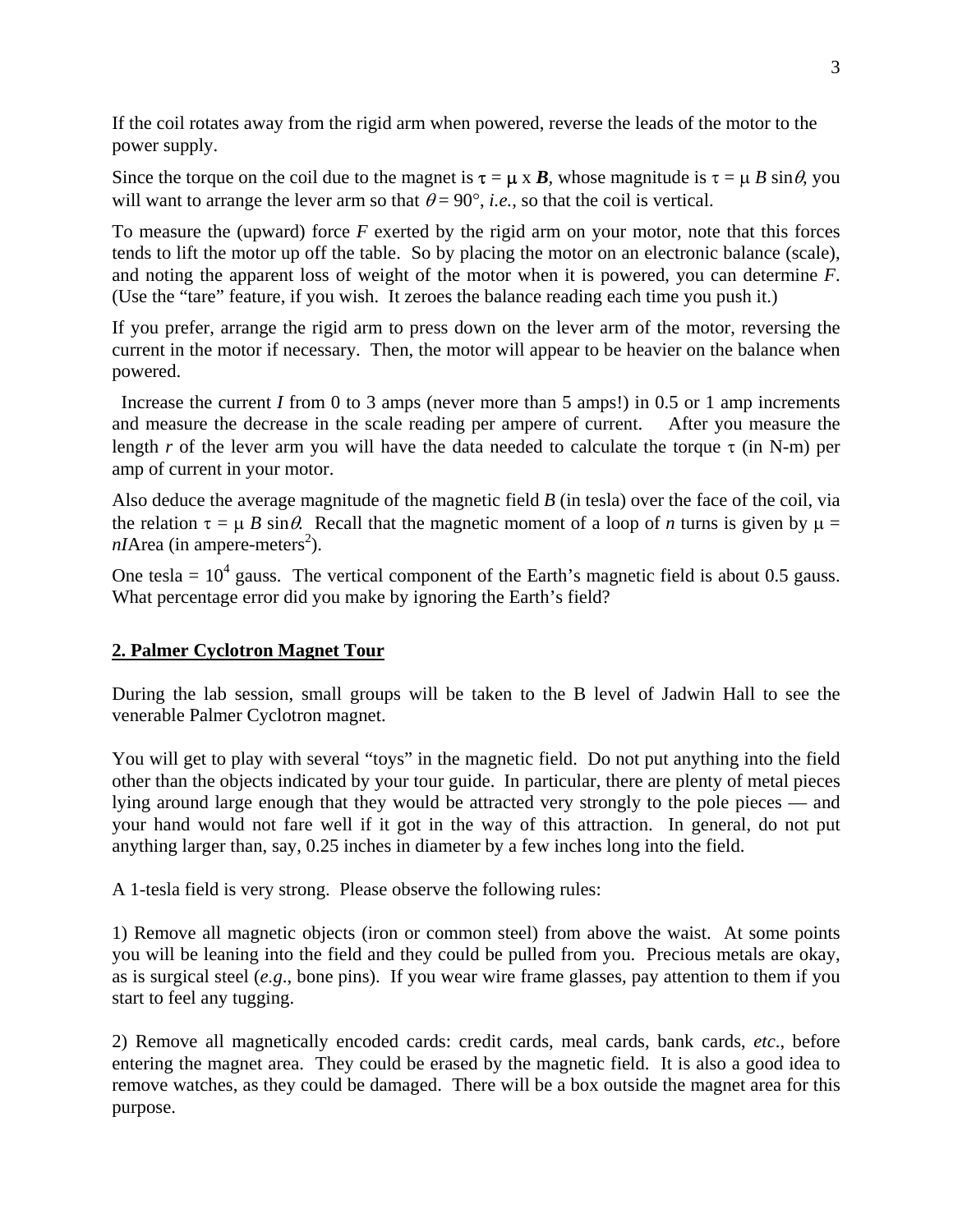The Palmer Cyclotron was originally located in the basement of Palmer Hall. As part of one of the first cyclotrons ever built, this magnet was used for physics research from 1935 until the late 1960's. Since then it has served as a valuable tool for instruction, giving our students the rare opportunity to experience a large area magnetic field of approximately 1 tesla. The magnet was moved from Palmer to Jadwin in the fall of 1998 (when the physics department gave up Palmer Hall for newly built McDonnell Hall, and Palmer Hall was transformed into the Frist Campus Center.)